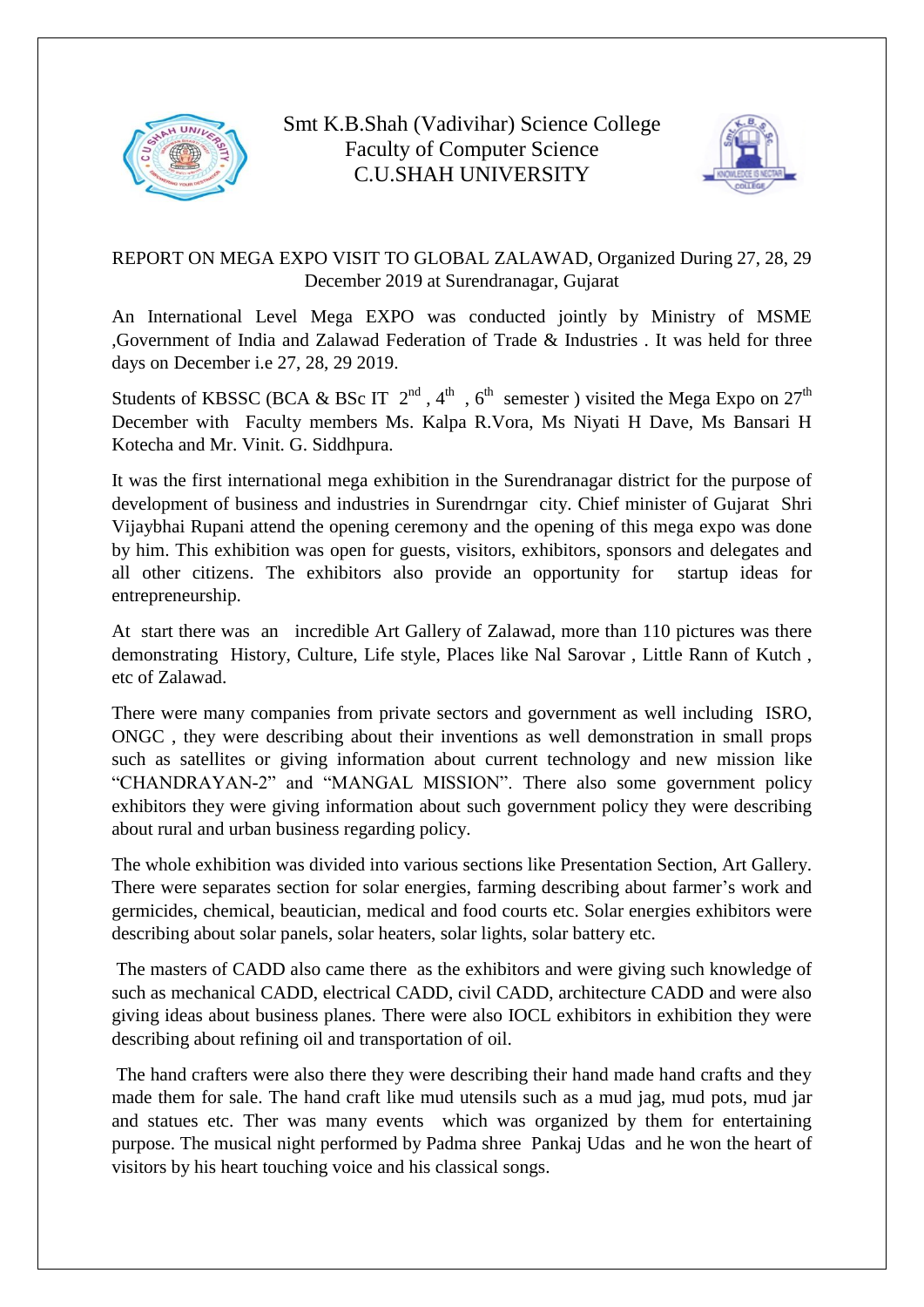This event was delightful and enjoyable for the KBSSC students . It was an unforgettable exhibition.





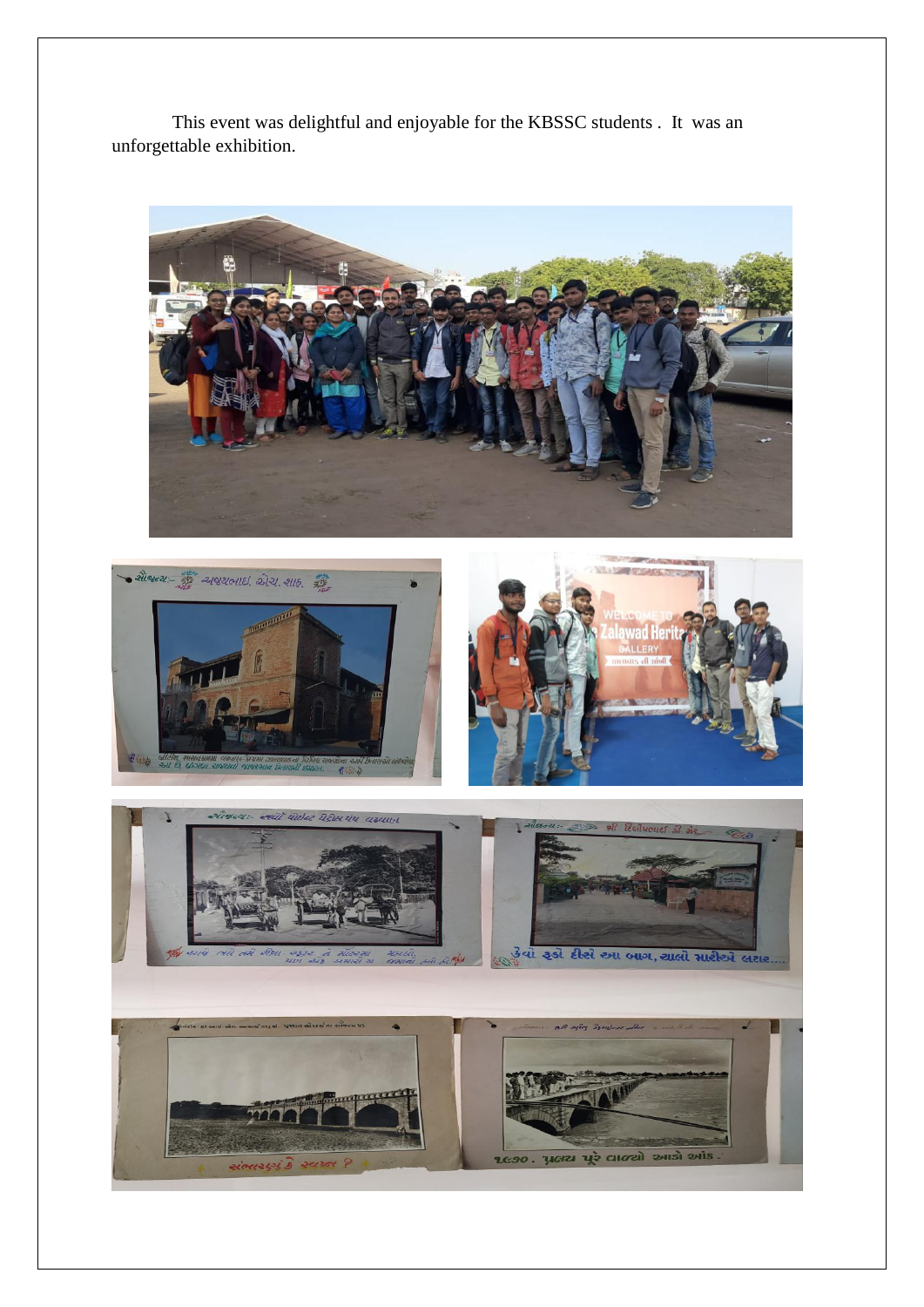